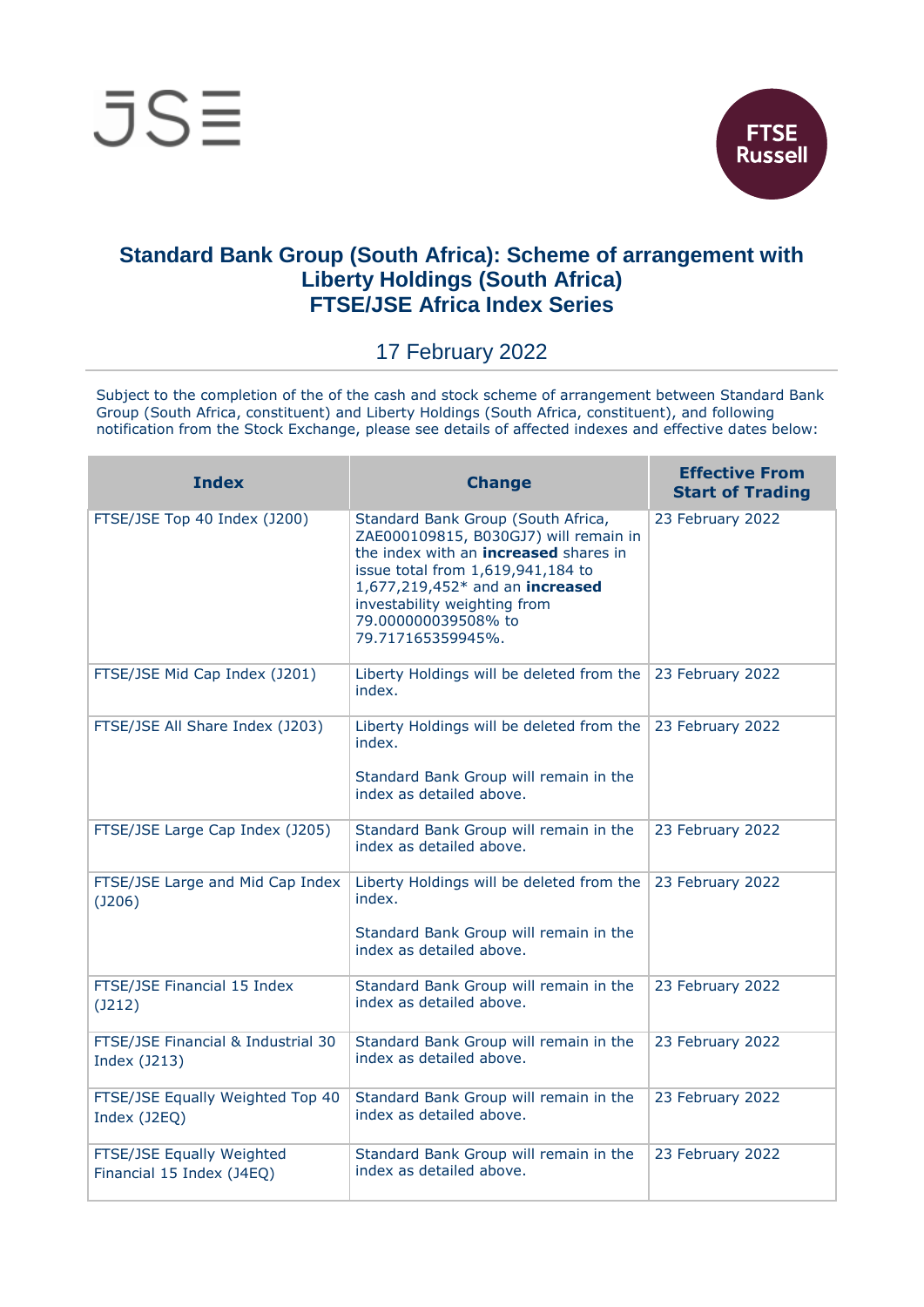| <b>Index</b>                                              | <b>Change</b>                                                      | <b>Effective From</b><br><b>Start of Trading</b> |
|-----------------------------------------------------------|--------------------------------------------------------------------|--------------------------------------------------|
| FTSE/JSE Dividend+ Index (J259)                           | Standard Bank Group will remain in the<br>index as detailed above. | 23 February 2022                                 |
| FTSE/JSE RAFI All Share Index<br>(J263)                   | Liberty Holdings will be deleted from the<br>index.                | 23 February 2022                                 |
|                                                           | Standard Bank Group will remain in the<br>index as detailed above. |                                                  |
| FTSE/JSE RAFI All Share Capped<br>Index (J283)            | Liberty Holdings will be deleted from the<br>index.                | 23 February 2022                                 |
|                                                           | Standard Bank Group will remain in the<br>index as detailed above. |                                                  |
| FTSE/JSE Capped Top 40 Index<br>$($ J300 $)$              | Standard Bank Group will remain in the<br>index as detailed above. | 23 February 2022                                 |
| FTSE/JSE Capped All Share Index<br>$($ J303 $)$           | Liberty Holdings will be deleted from the<br>index.                | 23 February 2022                                 |
|                                                           | Standard Bank Group will remain in the<br>index as detailed above. |                                                  |
| FTSE/JSE Style Index (J330 and<br>J331)                   | Liberty Holdings will be deleted from the<br>index.                | 23 February 2022                                 |
|                                                           | Standard Bank Group will remain in the<br>index as detailed above. |                                                  |
| FTSE/JSE RAFI 40 Index (J260)                             | Standard Bank Group will remain in the<br>index as detailed above. | 23 February 2022                                 |
| FTSE/JSE Responsible Investment<br>Top 30 Index (J110)    | Liberty Holdings will be deleted from the<br>index.                | 23 February 2022                                 |
|                                                           | Standard Bank Group will remain in the<br>index as detailed above. |                                                  |
| FTSE/JSE Top 40 Minimum<br>Variance Index (J700)          | Standard Bank Group will remain in the<br>index as detailed above. | 23 February 2022                                 |
| FTSE/JSE All-Share Minimum<br>Variance Index (J703)       | Liberty Holdings will be deleted from the<br>index.                | 23 February 2022                                 |
|                                                           | Standard Bank Group will remain in the<br>index as detailed above. |                                                  |
| FTSE/JSE All Share Comprehensive<br>Factor Index (J203CF) | Liberty Holdings will be deleted from the<br>index.                | 23 February 2022                                 |
|                                                           | Standard Bank Group will remain in the<br>index as detailed above. |                                                  |
| FTSE/JSE All Share Yield Factor<br>Index (J203DF)         | Standard Bank Group will remain in the<br>index as detailed above. | 23 February 2022                                 |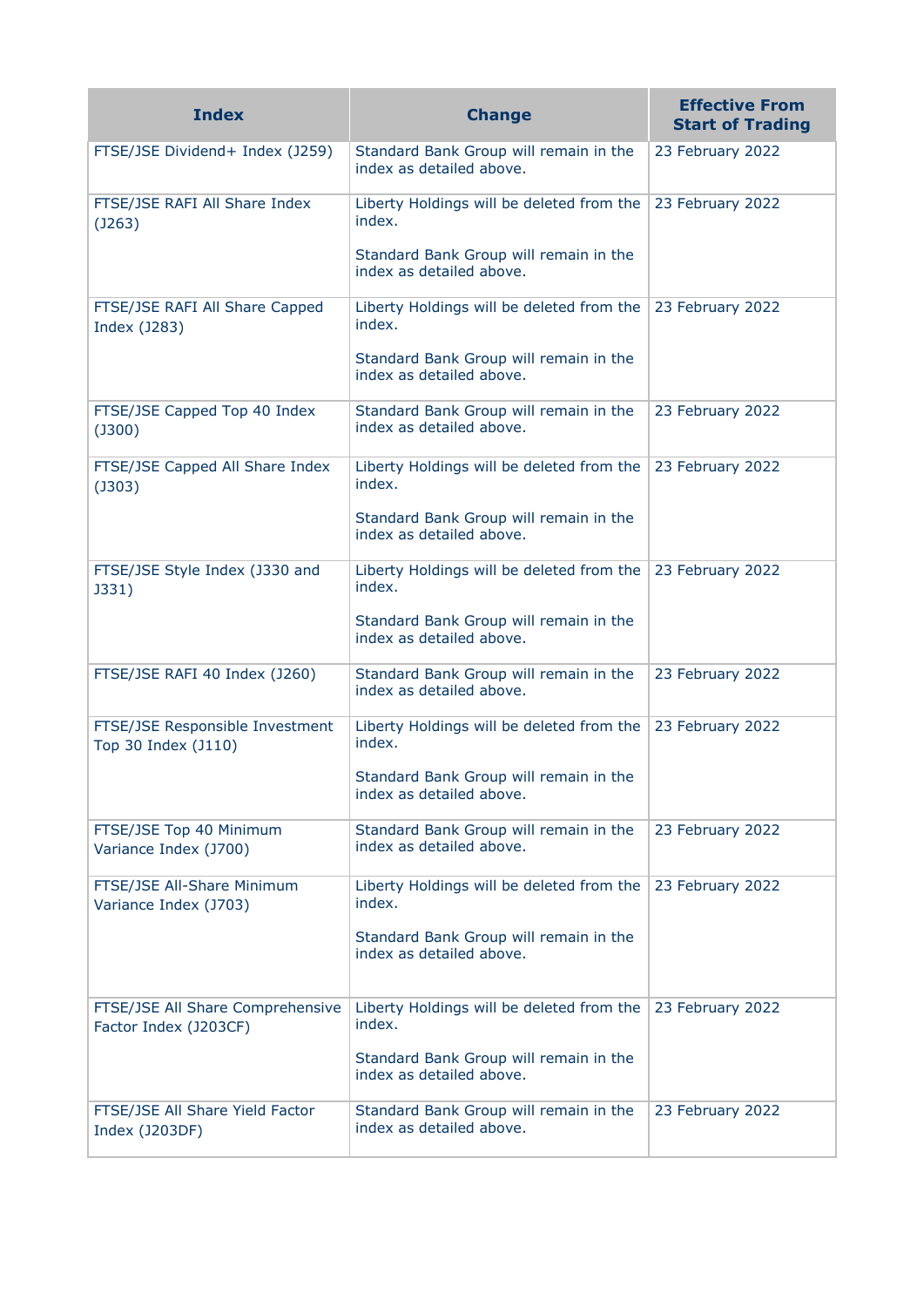| <b>Index</b>                                                                             | <b>Change</b>                                                                                                                                                                                                                                                                   | <b>Effective From</b><br><b>Start of Trading</b> |
|------------------------------------------------------------------------------------------|---------------------------------------------------------------------------------------------------------------------------------------------------------------------------------------------------------------------------------------------------------------------------------|--------------------------------------------------|
| FTSE/JSE All Share Low Volatility<br>Focused Factor Index (J203LF)                       | Liberty Holdings will be deleted from the<br>index.                                                                                                                                                                                                                             | 23 February 2022                                 |
|                                                                                          | Standard Bank Group will remain in the<br>index as detailed above.                                                                                                                                                                                                              |                                                  |
| FTSE/JSE All Share Momentum<br>Factor Index (J203MF)                                     | Liberty Holdings will be deleted from the<br>index.                                                                                                                                                                                                                             | 23 February 2022                                 |
|                                                                                          | Standard Bank Group will remain in the<br>index as detailed above.                                                                                                                                                                                                              |                                                  |
| FTSE/JSE All Share Quality Factor<br>Index (J203QF)                                      | Liberty Holdings will be deleted from the<br>index.                                                                                                                                                                                                                             | 23 February 2022                                 |
|                                                                                          | Standard Bank Group will remain in the<br>index as detailed above.                                                                                                                                                                                                              |                                                  |
| FTSE/JSE All Share Size Factor<br>Index (J203SF)                                         | Liberty Holdings will be deleted from the<br>index.                                                                                                                                                                                                                             | 23 February 2022                                 |
|                                                                                          | Standard Bank Group will remain in the<br>index as detailed above.                                                                                                                                                                                                              |                                                  |
| FTSE/JSE All Share Value Factor<br>Index (J203VF)                                        | Liberty Holdings will be deleted from the<br>index.                                                                                                                                                                                                                             | 23 February 2022                                 |
|                                                                                          | Standard Bank Group will remain in the<br>index as detailed above.                                                                                                                                                                                                              |                                                  |
| FTSE/JSE All Share Volatility Factor<br>Index (J203VOF)                                  | Liberty Holdings will be deleted from the<br>index.                                                                                                                                                                                                                             | 23 February 2022                                 |
|                                                                                          | Standard Bank Group will remain in the<br>index as detailed above.                                                                                                                                                                                                              |                                                  |
| FTSE/JSE Shareholder Weighted All   Liberty Holding (South Africa,<br>Share Index (J403) | ZAE000127148, 6515058) will be<br>deleted from the index.                                                                                                                                                                                                                       | 23 February 2022                                 |
|                                                                                          | Standard Bank Group (South Africa,<br>ZAE000109815, B030GJ7) will remain in<br>the index with an <b>increased</b> shares in<br>issue total from 1,619,941,184 to<br>1,677,219,452* and an increased<br>investability weighting from<br>79.000000039508% to<br>79.717165359945%. |                                                  |
| FTSE/JSE Capped Shareholder<br>Weighted All Share Index (J433)                           | Liberty Holdings will be deleted from the<br>index.                                                                                                                                                                                                                             | 23 February 2022                                 |
|                                                                                          | Standard Bank Group will remain in the<br>index as detailed above.                                                                                                                                                                                                              |                                                  |
| FTSE/JSE Shareholder Weighted<br>Top 40 Index Index (J400)                               | Standard Bank Group will remain in the<br>index as detailed above.                                                                                                                                                                                                              | 23 February 2022                                 |
| FTSE/JSE Capped Shareholder<br>Weighted Top 40 Index (J430)                              | Standard Bank Group will remain in the<br>index as detailed above.                                                                                                                                                                                                              | 23 February 2022                                 |